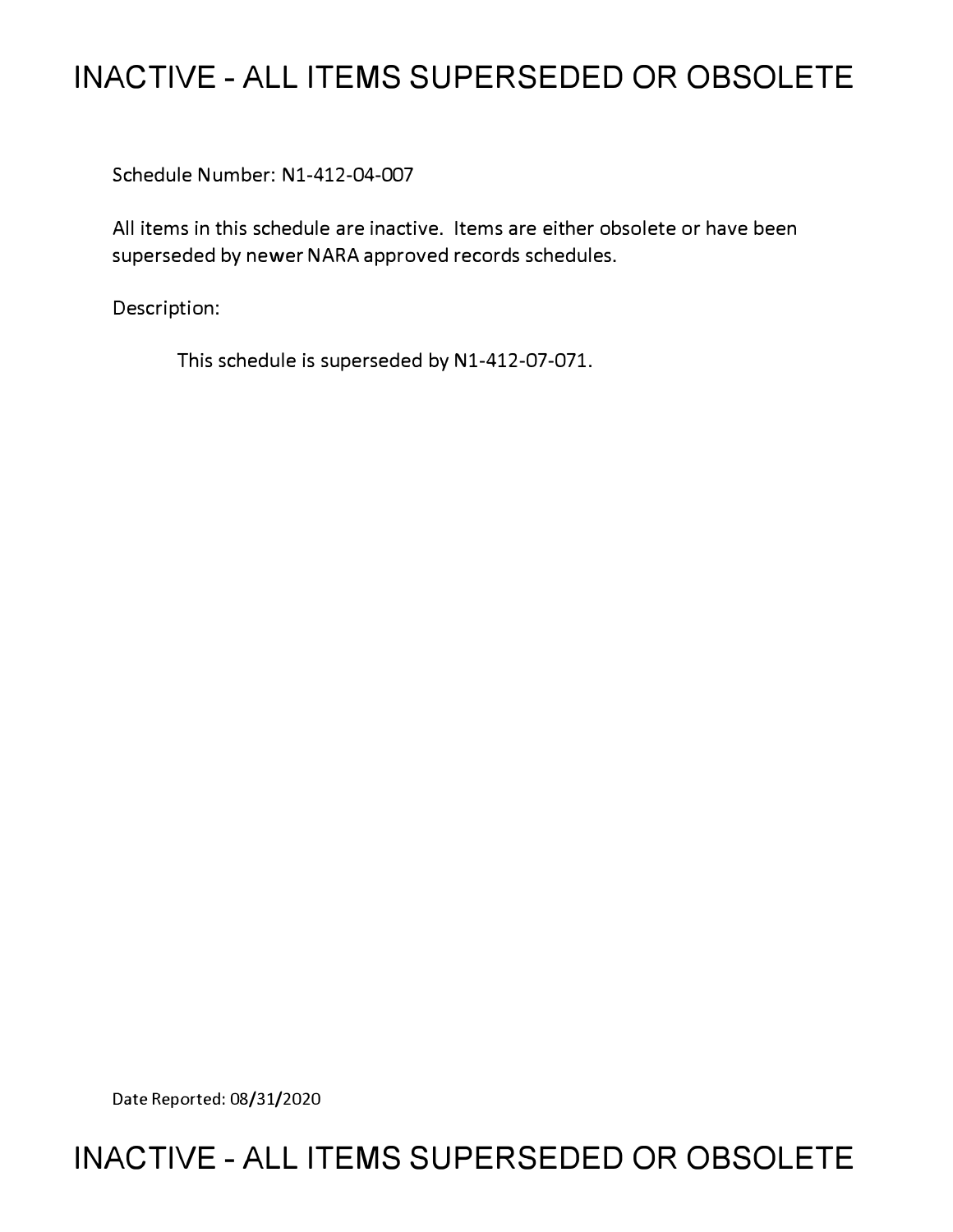|                                                                                   |               |                                                                                                                                                                                                                                                                                                                                                                                                                                                                             |                      |              |                                                                                                                                     | NWML                                    |  |
|-----------------------------------------------------------------------------------|---------------|-----------------------------------------------------------------------------------------------------------------------------------------------------------------------------------------------------------------------------------------------------------------------------------------------------------------------------------------------------------------------------------------------------------------------------------------------------------------------------|----------------------|--------------|-------------------------------------------------------------------------------------------------------------------------------------|-----------------------------------------|--|
|                                                                                   | $\mathcal{L}$ |                                                                                                                                                                                                                                                                                                                                                                                                                                                                             |                      |              |                                                                                                                                     |                                         |  |
|                                                                                   |               |                                                                                                                                                                                                                                                                                                                                                                                                                                                                             |                      |              | <b>LEAVE BLANK (NARA use only)</b>                                                                                                  |                                         |  |
| <b>REQUEST FOR RECORDS DISPOSITION AUTHORITY</b><br>(See Instructions on reverse) |               |                                                                                                                                                                                                                                                                                                                                                                                                                                                                             |                      |              | <b>JOB NUMBER</b>                                                                                                                   |                                         |  |
| TO: NATIONAL ARCHIVES and RECORDS ADMINISTRATION (NIR)                            |               |                                                                                                                                                                                                                                                                                                                                                                                                                                                                             |                      |              | $\frac{\gamma}{\beta}$ //- $\frac{\gamma}{\beta}$ / 2 - 0 $\frac{\gamma}{\beta}$ - 7                                                |                                         |  |
| WASHINGTON, DC 20408                                                              |               |                                                                                                                                                                                                                                                                                                                                                                                                                                                                             |                      |              | $4 - 19 - 2004$                                                                                                                     |                                         |  |
| 1. FROM (Agency or establishment)                                                 |               |                                                                                                                                                                                                                                                                                                                                                                                                                                                                             |                      |              | NOTIFICATION TO AGENCY                                                                                                              |                                         |  |
| U. S. Environmental Protection Agency                                             |               |                                                                                                                                                                                                                                                                                                                                                                                                                                                                             |                      |              |                                                                                                                                     |                                         |  |
| <b>2. MAJOR SUBDIVISION</b>                                                       |               |                                                                                                                                                                                                                                                                                                                                                                                                                                                                             |                      |              | In accordance with the provisions of 44<br>U.S.C. 3303a the disposition request,                                                    |                                         |  |
| Office of Research and Development Laboratories                                   |               |                                                                                                                                                                                                                                                                                                                                                                                                                                                                             |                      |              | including amendments, is approved except<br>for items that may be marked "disposition<br>not approved" or "withdrawn" in column 10. |                                         |  |
| 3. MINOR SUBDIVISION                                                              |               |                                                                                                                                                                                                                                                                                                                                                                                                                                                                             |                      |              |                                                                                                                                     |                                         |  |
|                                                                                   |               |                                                                                                                                                                                                                                                                                                                                                                                                                                                                             |                      |              |                                                                                                                                     |                                         |  |
| 5. TELEPHONE<br>4. NAME OF PERSON WITH WHOM TO CONFER                             |               |                                                                                                                                                                                                                                                                                                                                                                                                                                                                             |                      |              | DATE M, ARCHIVIST OF THE UNITED STATES                                                                                              |                                         |  |
| Chris O'Donnell<br>202-566-1669                                                   |               |                                                                                                                                                                                                                                                                                                                                                                                                                                                                             |                      |              | ein bellard                                                                                                                         |                                         |  |
|                                                                                   |               |                                                                                                                                                                                                                                                                                                                                                                                                                                                                             |                      |              |                                                                                                                                     |                                         |  |
| Agencies,                                                                         |               | I hereby certify that I am authorized to act for this agency in matters pertaining to the disposition of its records<br>and that the records proposed for disposal on the attached $\frac{4}{\text{page}}$ page(s) are not now needed for the business of this agency or will not be needed after the retention periods specified; and that written concurrence<br>the General Accounting Office, under the provisions of Title 8 of the GAO Manual for Guidance of Federal |                      |              |                                                                                                                                     |                                         |  |
| is not required;<br>is attached; or                                               |               |                                                                                                                                                                                                                                                                                                                                                                                                                                                                             |                      |              | has been requested.                                                                                                                 |                                         |  |
| DATE                                                                              |               | SIGNATURE OF AGENCY REPRESENTATIVE<br>ria n                                                                                                                                                                                                                                                                                                                                                                                                                                 |                      | <b>TITLE</b> | Agency Records Officer                                                                                                              |                                         |  |
| 7.                                                                                |               |                                                                                                                                                                                                                                                                                                                                                                                                                                                                             |                      |              | 9. GRS OR                                                                                                                           | 10. ACTION                              |  |
| <b>ITEM</b>                                                                       |               | 8. DESCRIPTION OF ITEM AND PROPOSED DISPOSITION                                                                                                                                                                                                                                                                                                                                                                                                                             |                      |              | <b>SUPERSEDED</b>                                                                                                                   | <b>TAKEN (NARA</b>                      |  |
| NO.                                                                               |               |                                                                                                                                                                                                                                                                                                                                                                                                                                                                             |                      |              | <b>JOB CITATION</b>                                                                                                                 | USE ONLY)                               |  |
|                                                                                   |               | EPA - 503 Scientific Research Project Files Related to<br>Basic, Exploratory Research                                                                                                                                                                                                                                                                                                                                                                                       |                      |              |                                                                                                                                     |                                         |  |
|                                                                                   |               | ieman,<br>$n_{\kappa}$                                                                                                                                                                                                                                                                                                                                                                                                                                                      |                      |              |                                                                                                                                     |                                         |  |
|                                                                                   | 115-109       |                                                                                                                                                                                                                                                                                                                                                                                                                                                                             | NSN 7540-00-634-4064 |              |                                                                                                                                     | <b>STANDARD</b><br>FORM 115 (REV. 3-91) |  |
|                                                                                   |               | PREVIOUS EDITION NOT USABLE                                                                                                                                                                                                                                                                                                                                                                                                                                                 |                      |              |                                                                                                                                     | Prescribed by NARA                      |  |

 $\ddot{\bullet}$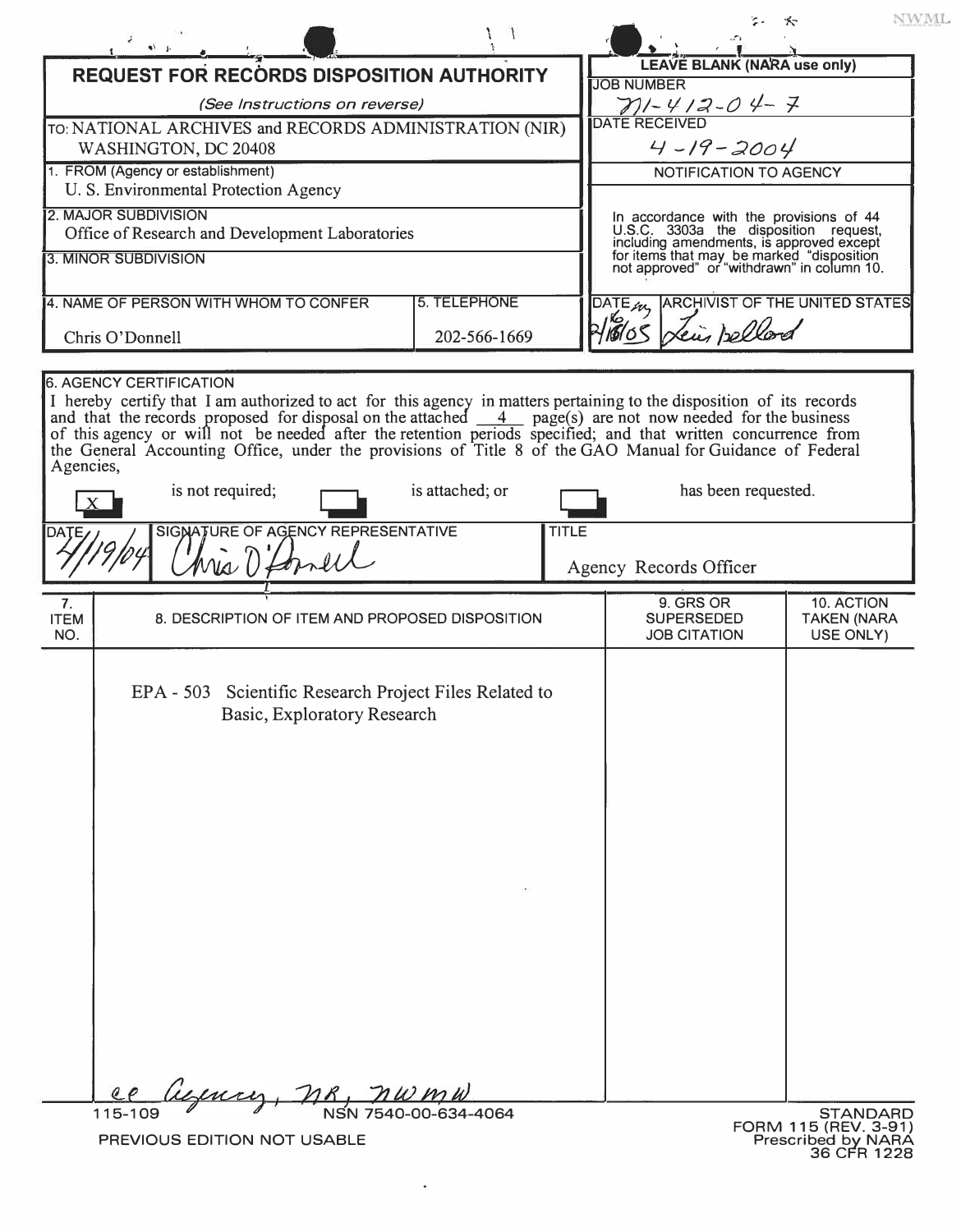

**This schedule is in draft and MAY NOT be used to destroy records. It may be used in your office file plans and, with prior approval, used to retire records to a Federal Records Center. If you have any questions, please contact the Records Helg Desk.** 

# **EPA Records Schedule 503**

**Draft:** 08/20/2004

**Title:** Scientific Research Project Files Related to Basic, Exploratory Research

**Program:** Research and Development Laboratories

**Applicability:** Agency-wide

**Agency File Code:** RNDL 503

**NARA Disposal Authority:** 

•  $N1-412-04-7$ 

## **Description:**

Includes scientific research project files for projects which provide demonstration or proof of concept projects such as method validation studies, and basic, exploratory, conceptual research to study basic phenomena or issues. Includes characterization of health or ecological mechanisms and/or endpoints in order to improve the understanding of the interaction of environmental compounds, conditions, or processes with human and other life forms; and also includes the development of assays or methods for detecting or estimating the influence of a particular environmental agent on a specific health or ecological endpoint.

## **Disposition Instructions:**

**Item a:** Record copy of documentation related to the formulation and approval of the research plan, the selection of the research methodology, questionnaires, quality assurance project plans, raw data, laboratory notebooks, any project- or study-related correspondence, or other data collection media, copies of interim reports showing data tabulation results and interpretations, copies of the final reports, peer reviews, and quality assurance assessments

- Disposable
- Keep inactive materials in office 3 years after file break, then retire to FRC. Destroy when 20 years old.

**Item b:** Record copy of documentation related to the maintenance and calibration and inspection of equipment

- Disposable
- Keep inactive materials in office 3 years after file break, then retire to FRC. Destroy when 5 years old.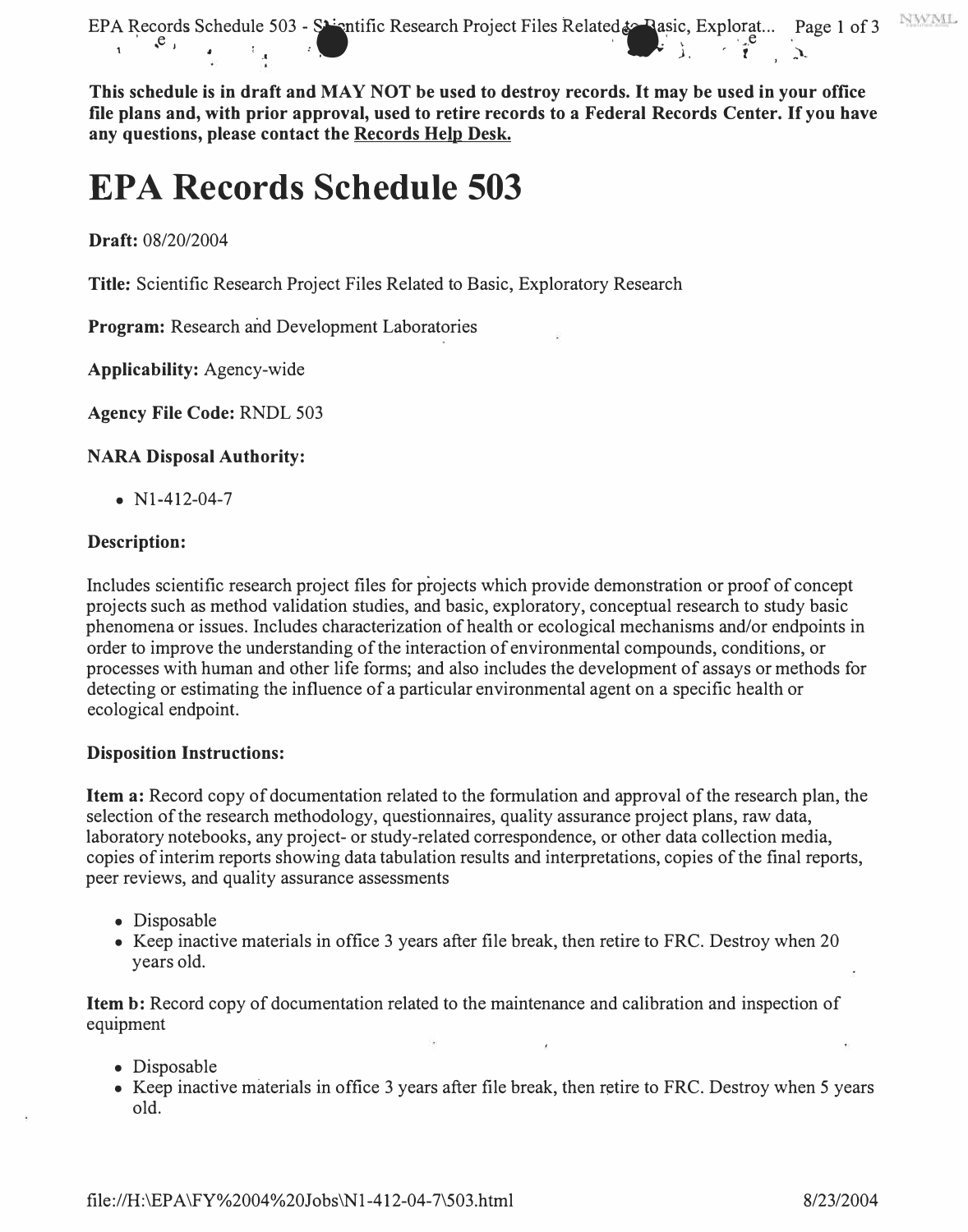EPA Records Schedule 503 - Saientific Research Project Files Related to Basic, Explorat... Page 2 of 3  $\mathbf{1}$   $\mathbf{1}$ 

**Item c:** Electronic copies created with word processing and electronic mail applications

- Disposable
- Delete when record copy is generated.

**Arrangement:** Arrangement varies.

**Type of Records:** Case files

**Format:** Paper, Specimens, Electronic

**Functions Supported:** Research and Development Laboratories

## **Specific Restrictions:**

• None

## **Specific Legal Requirements:**

## **Reasons for Disposition:**

All project files related to scientific research of permanent value have been moved to EPA series 501; this series covers files for all other scientific research projects. The proposed retention meets EPA's business needs.

## **Agency-wide Guidance:**

Scientific research project files related to rulemaking are covered in EPA 501.

## **Program Office Guidance:**

Tissue samples and specimens, including wet specimens, samples of test, control, or reference substances, and specially prepared material which are relatively fragile and differ markedly in stability and quality during storage, are to be retained only as long as the quality of the preparation affords evaluation. Specimens obtained from mutagenicity tests, specimens of soil, water, and plants, and wet specimens of blood, urine, feces, biological fluids, do not need to be retained after quality assurance verification. In some research studies involving humans, the agreement with the human subjects requires samples to be destroyed immediately after the analysis and quality assurance verification is complete. In that case, the sample is retained as specified in the agreement.

Other tissue samples and specimens not listed above are to be retained 5 years, then destroyed.

## **Custodians:**

Office of Research and Development

- **Contact:**
- **Mail Code:** ..  **Telephone:**
- 
- **Location:**

NWML